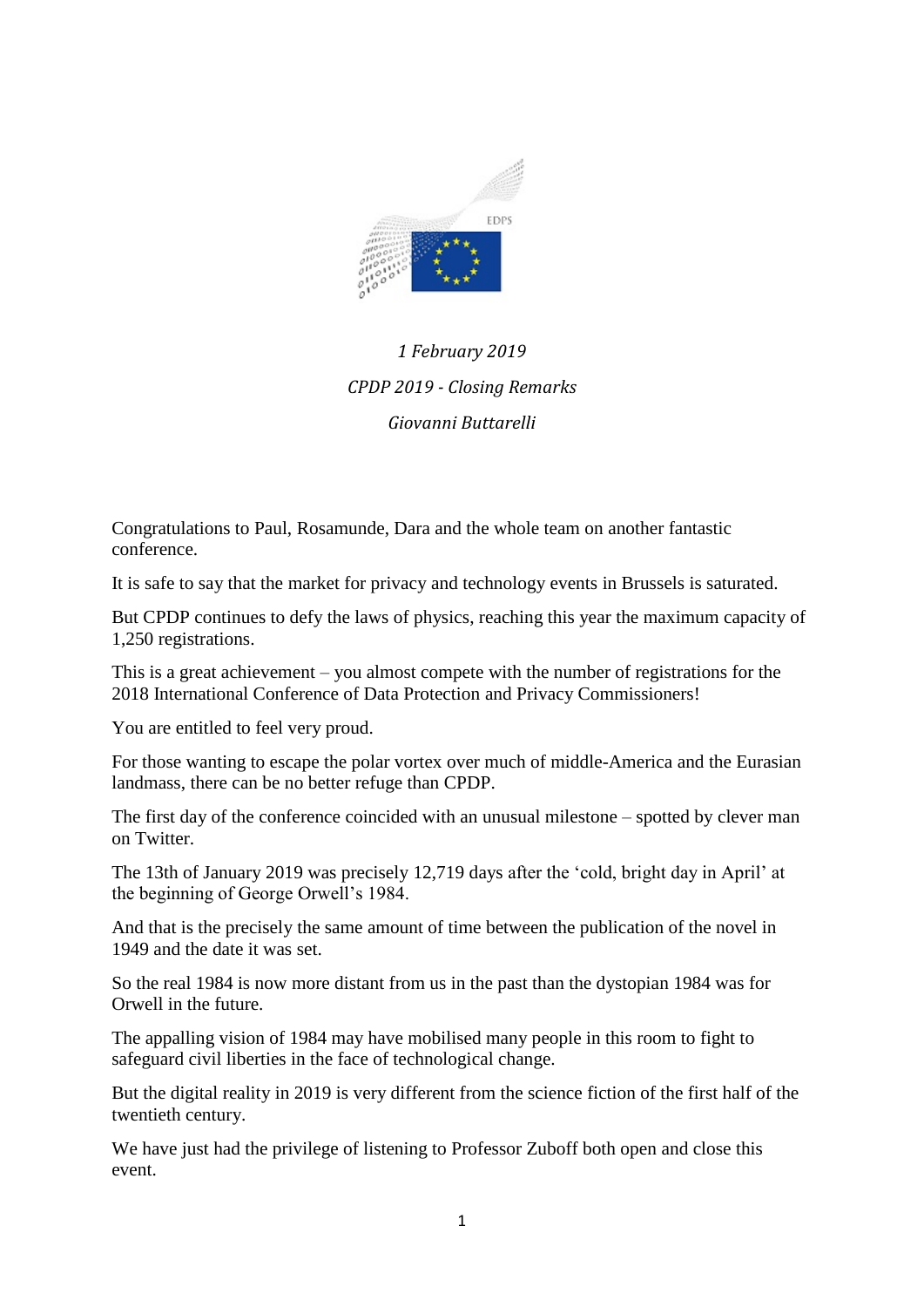Shoshana is now finally getting universal recognition as a profound, eloquent and erudite prophet of our time - a reputation she has long deserved.

Her overall diagnosis of 2019 is not Orwell's techno-totalitarianism - although there are some parts of the world which indeed do labour under a similarly oppressive regime.

Instead, Shoshana points to the constant mining of people - their thoughts and relationships in order to predict and shape their future behaviour.

This mined data is analysed and combined to become knowledge.

Knowledge becomes the power to decide what is true and not true.

And this power is now concentrated in a few hands like never before.

As a result, we don't have machines learning to be more intelligent than people as imagined by sci-fi novels and films.

But we do have people who are increasingly expected to think and operate like machines.

This digital future was not inevitable. And continuing on that trajectory is not inevitable either - even if many policymakers and investors assume that it is.

This is the delusion that lies behind, for example, the contention that updated EU rules on the confidentiality of communications - ePrivacy – must be opposed because they stand in the way of Artificial Intelligence.

In fact, this digital future has taken less than two decades to establish itself.

And it can just as easily unravel, and be replaced by a model which is more sustainable, more just, more democratic.

CPDP this year, in choosing the theme of democracy, reflects our realisation that our datafied, digitised economy and society does not just affect individuals.

The dominant business model - the mythology around connecting everyone and everything the fetishization of big data and AI - this new orthodoxy of how to manage society, is now losing its shine.

People are waking up to the risk posed by rampant and unaccountable data practices to social cohesion and basic values like democracy.

We are realising that privacy is important not just to each of us as individuals. Privacy is a social good.

Respect for private space is necessary for freedom of expression.

Which means that privacy is essential for democracy.

And that is why in 10 days we will host, on the 11th of February, a conference on the multiple elections taking place this year in Europe, and on what DPAs and others need to do to expose and tackle manipulation in the digital space.

Because, dear friends, 30 years since the fall of the Berlin Wall, our political discourse has moved into Walled Gardens.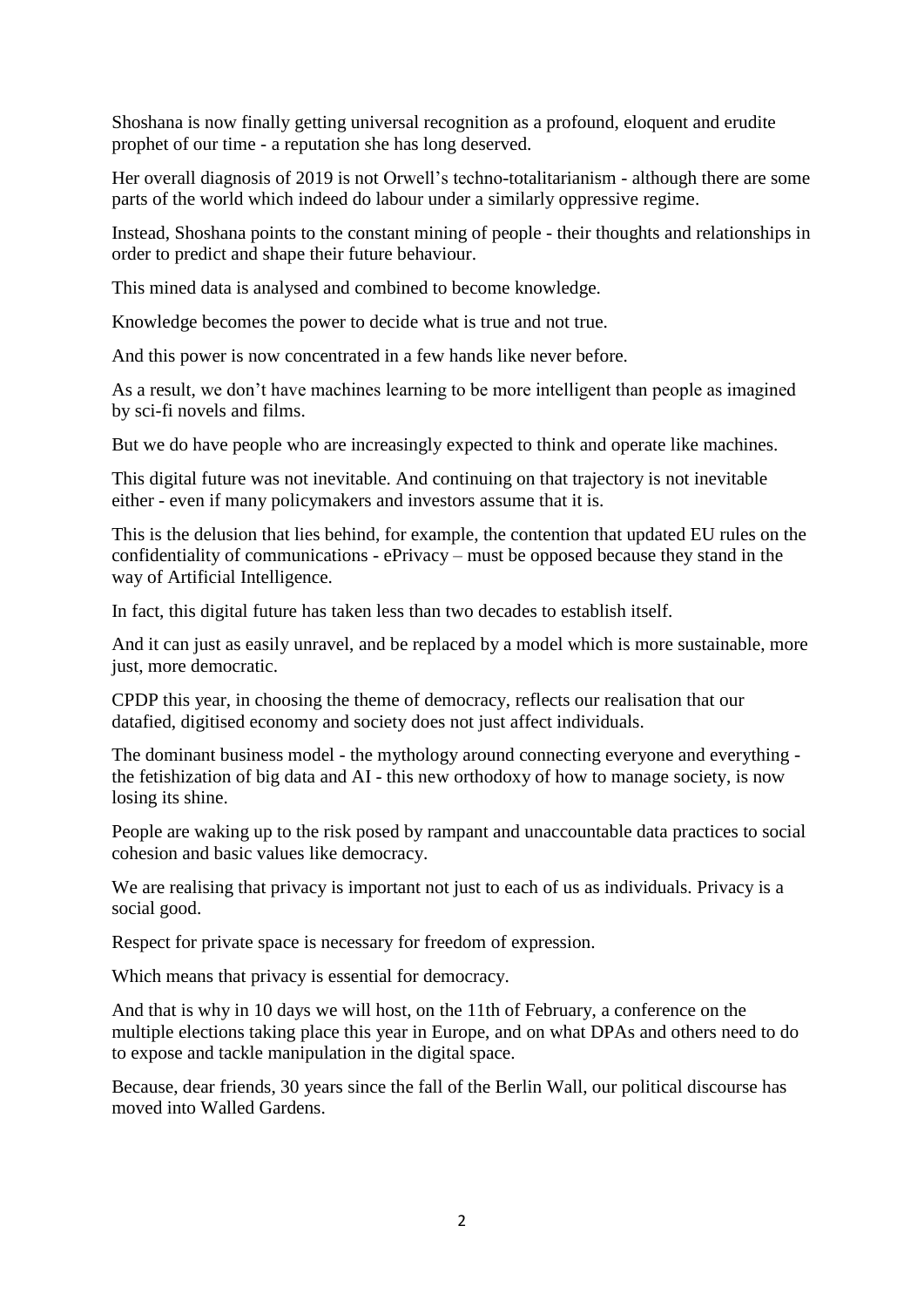These Walled Gardens are not really the "public sphere", but rather unaccountable private spaces, where we are monitored and served information according to the logic of an opaque algorithm.

Democracy, after all, is more than just voting.

It is the freedom to participate in discussions

It is the freedom to receive information from a plurality of sources.

The right to be informed and to inform.

Everyone is are entitled to express her- or his self without their every move, thought and transaction being captured and marshalled to perfect a hidden profile.

If you still go and buy a newspaper in a shop, only the newsagent can observe and infer your political tendencies.

Now, thanks to programmatic advertising, this sensitive information is pumped out to hundreds of obscure agents in the "LUMAscape".

They know what you read and don't read.

Data protection authorities have been thinking about this for a long time. Back in 2005 the international conference adopted a resolution on political propaganda and personal data processing.

Now DPAs are raising their game.

As various panels this week have made clear: data protection is vital to securing trust in elections.

And data security is essential for elections to deliver a winner - but also to convince the loser of the fairness of the outcome.

In the words of Bruce Schneier, we cannot place democracy at the mercy of the vulnerabilities of computers – which, in the case of elections, are by nature hackable, unreliable, or not private – or all three.

The risks of failure in democratic processes are too high. Which is why, for instance, the Dutch government in 2017 decided to return to counting all ballots by hand.

…

Let us however try to move beyond the language of risks and dystopian nightmares.

It's been a terrific week and we should end with a call for positive action.

On this day, 1 February 1865, President Abraham Lincoln signed the Thirteenth Amendment to the United States Constitution.

This amendment declared unconstitutional all slavery and involuntary servitude.

Subsequent case law interpreted the Amendment as prohibiting "control by which the personal service of one man is disposed of or coerced for another's benefit" (*Bailey vs Alabama*)

The principle is echoed in Article 5 of the Charter of Fundamental Rights.